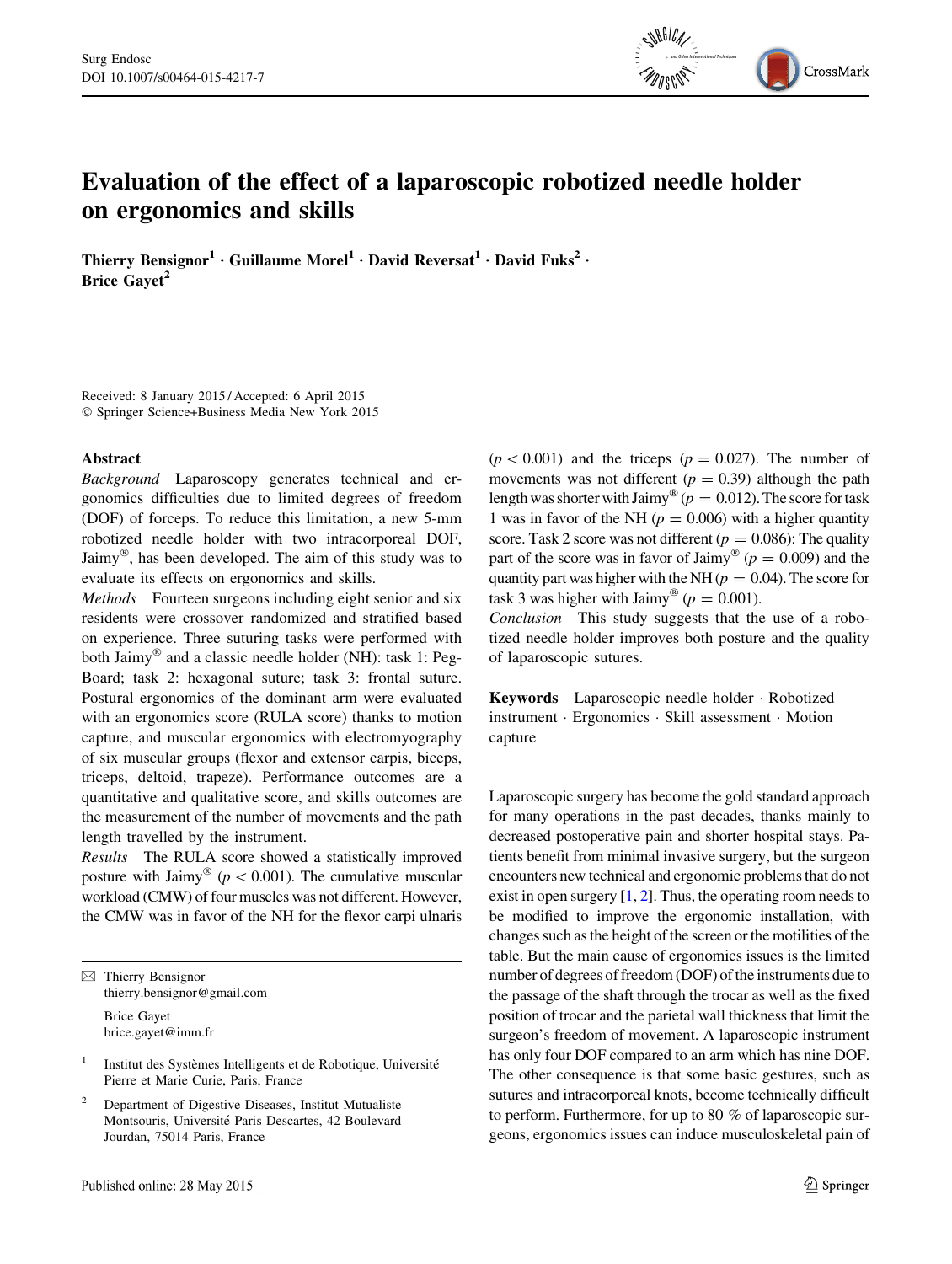the upper members and the neck due to vicious positions [[3](#page-8-0)] in the long run. To overcome these two issues, researchers have developed laparoscopic instrument with intracorporeal DOF. The first type of instrument with intracorporeal DOF has a simple mechanical control of intracorporeal DOF, such as a knee joint between the handle and the shaft. However they do not seem to improve dexterity because of the complexity of the control mode [[4\]](#page-8-0). A research axis to overcome both ergonomic issues and a potentially difficult control mode is the creation of robotized instruments. In partnership with the Endocontrol Company (Grenoble, France), we developed a 5-mm robotized needle holder named "Jaimy®." This innovative instrument possesses two intracorporeal DOF, yaw–roll, controlled by a joystick placed on an ergonomic handle [[5–7](#page-8-0)]. It can be used by right- and left-handed surgeons. We have shown that those two intracorporeal DOF, yaw–roll, provide the same dexterity as three intracorporeal DOF, yaw–pitch– roll, where pitch was the bending of the shaft in the perpendicular plan of yaw. That DOF did not bring extra dexterity, while technologically it is more complex and cannot be performed in a 5 mm diameter [\[8\]](#page-8-0). The first added DOF allows the tip of the instrument to bend from  $0^{\circ}$  to  $80^{\circ}$ . The second one allows the jaws to rotate around their own axis at a speed controlled through the joystick deviation (Fig. 1). A joystick has been validated as the easiest and best control mode for the end effectors  $[6, 9]$  $[6, 9]$  $[6, 9]$  $[6, 9]$ . Jaimy<sup>®</sup> was developed on the basis of these studies, but itsimpact on ergonomics and skills has never been evaluated. The aim of this study was to evaluate whether this 5-mm robotized needle holder increases the surgical skills and surgeon ergonomics for various kinds of standard surgical tasks.

## Methods

## Participants and organization

The study was randomized crossover stratified based on the level of expertise (senior surgeon versus resident). Each surgeon had to perform a set of three suturing tasks of Surg Endosc

increasing difficulty with Jaimy $^{\circledR}$  and a classic needle holder (NH) (Karl Storz, Tuttlingen, Germany). Participants were randomly assigned to start either with Jaimy $^{\circledR}$  or the NH. The non-dominant hand uses a classic grasper or another NH. Every session starts with explanation of the aim of the study and of the use of  $\text{Jaimy}^{\circledR}$ . All calibrations explained hereafter are made at the beginning of the session. The participants then have a free training session for each task lasting a few minutes. After the session with the first instrument, participants have at least 2 h of cooldown to avoid practice bias. During these tasks, we have evaluated the (1) postural and (2) muscular ergonomics, (3) the performance for each task and finally (4) the surgical skills.

## Task and performance scoring system

A set of three limited time tasks including one pick and place task and two suturing tasks was selected among classic skills evaluation tasks (Fig. [2\)](#page-2-0) [\[10](#page-8-0)]. Menhadji et al. [\[11](#page-8-0)] developed a scoring system for six different tasks aiming to compare the performance of surgeons during open, laparoscopic or robotic tasks. Each score was composed of a quantitative score and a qualitative score. The global score was the product of these two sub scores (Table [1\)](#page-2-0). Among the six developed tasks, we selected the three focusing on suturing and ''pick and place.''

Task 1 Peg-Board gripping task: The set was composed of two Peg-Board and six pegs. The six pegs are removed one by one from a Peg-Board with the dominant hand, transferred to the other hand and placed on the other Peg-Board. This was then reversed. We measured the number of peg transfer and the number of dropped pieces.

Task 2 Hexagonal suture: A running suture is to be made around a hexagonal pattern with 2/0 Vicryl thread. The suture has to go through entrance and exit dots. We measured the quantity of stitches and the entry and exit precisions of each stitch.

Task 3 Frontal suture and knots: One stitch was made through an entry and an exit dot on a frontal axis. One

Fig. 1 Description of the robotized needle holder Jaimy®; Left handle design; Right intracorporeal degrees of freedom





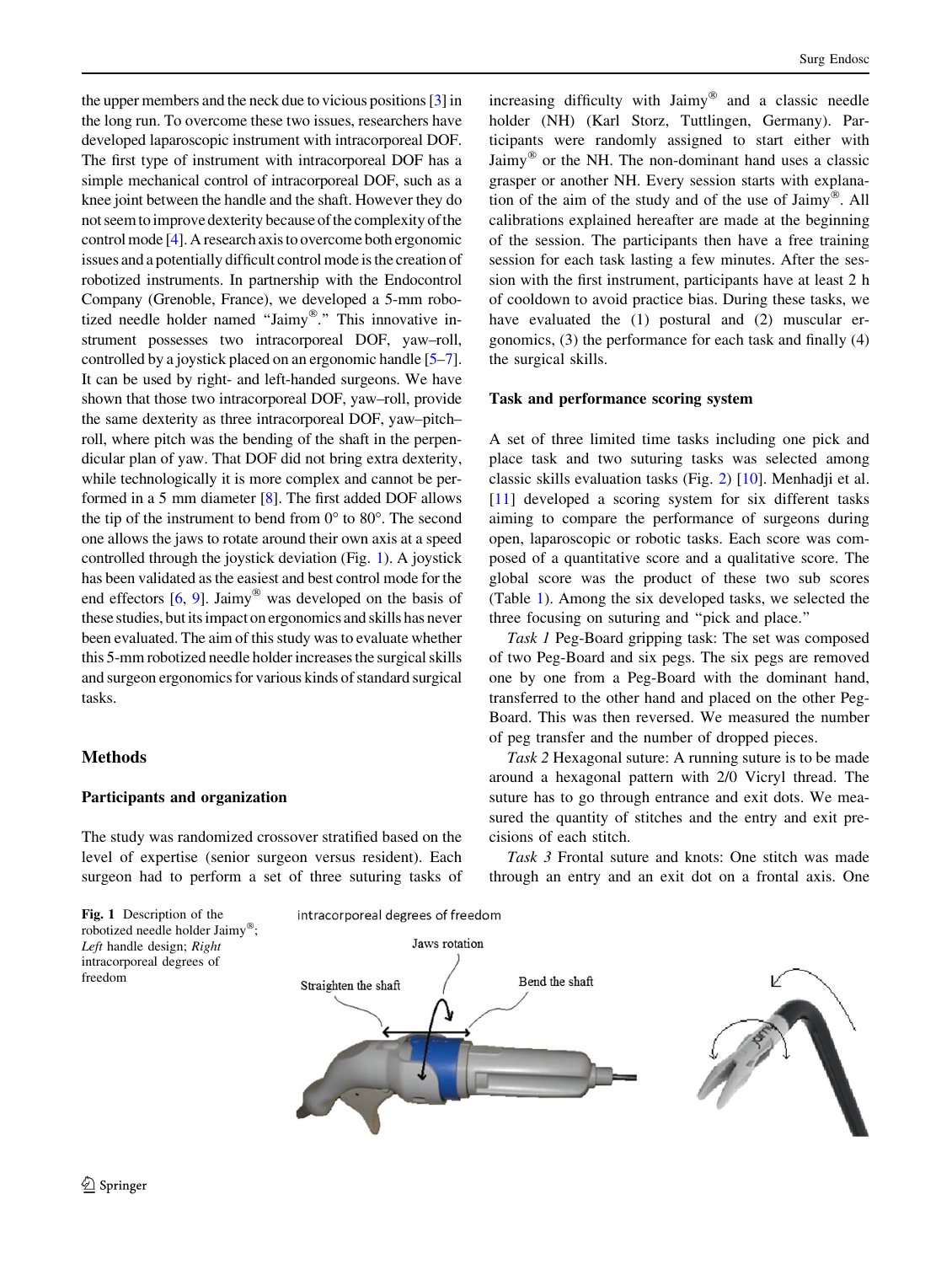<span id="page-2-0"></span>

Fig. 2 Photograph of the three tasks; A Peg-Board; B frontal suture; C hexagonal suture

| Task             | Quality                                            | Quantity                              | Score    |
|------------------|----------------------------------------------------|---------------------------------------|----------|
| Peg-Board        | $0 - 4$                                            | $0 - 12$                              | $0 - 48$ |
| $2 \text{ min}$  | $0 =$ unable to place or remove any rings          | Total $#$ of rings placed $+$ removed |          |
|                  | $1 \geq 80\%$ of dropped pieces                    |                                       |          |
|                  | $2 = 50 - 80$ % of dropped pieces                  |                                       |          |
|                  | $3 \leq 50\%$ of dropped pieces                    |                                       |          |
|                  | $4 =$ No dropped pieces                            |                                       |          |
| Hexagonal suture | $0 - 4$                                            | $0 - 12$                              | $0 - 44$ |
| 3 min            | $0 =$ unable to pass through any dots              | Total # of suture throws (2 per side) |          |
|                  | $1 =$ missed all dots when passing needle          |                                       |          |
|                  | $2 =$ missed >50 % of dots when passing needle     |                                       |          |
|                  | $3 =$ missed <50 % of dots during suturing         |                                       |          |
|                  | $4 =$ missed no dots when passing needle           |                                       |          |
| Frontal suture   | $Dot +$ Knot                                       | $0 - 4$                               | $0 - 32$ |
| $2 \text{ min}$  | $0 =$ needle exit >3 mm from dot                   | Hit both dots $(1)$                   |          |
|                  | $1 = 3$ mm from dot; $2 = 2$ mm from dot           | $^{+}$                                |          |
|                  |                                                    |                                       |          |
|                  | $3 = 1$ mm from dot; $4 =$ on dot                  | $#$ of knots $(3)$                    |          |
|                  | $+$                                                |                                       |          |
|                  | $0 =$ no knots; $1 =$ all air knots                |                                       |          |
|                  | $2 =$ mostly air knots; $3 =$ occasional air knots |                                       |          |
|                  | $4 =$ all square knots                             |                                       |          |

| <b>Table 1</b> Performance assessment score |  |  |
|---------------------------------------------|--|--|
|---------------------------------------------|--|--|

double knot followed by two simple knots was then to be performed. We measured the precision between the entry and the exit of the stitch, respectively, and the dots as well as the quantity and quality of the knot.

## Evaluation of postural ergonomics

An ergonomic score called the RULA score (Rapid Upper Limb Assessment) has been developed by McAtamney and Corlett and modified by Person et al. and Herman et al for surgery [[7,](#page-8-0) [12](#page-8-0), [13](#page-8-0)]. This score was used to evaluate the ergonomics of the dominant arm. As summarized in Table [2](#page-3-0), it takes the angle between the arm and the vertical, the angle between the arm and the forearm, the rotation of the forearm and the angle between the hand and the forearm into account in order to evaluate ergonomics. The RULA score was obtained thanks to motion capture. It ranges from 4 to 15 and increases when the ergonomics decrease. Five motion capture markers are positioned on the subject: hand, forearm, arm, acromion and sternum,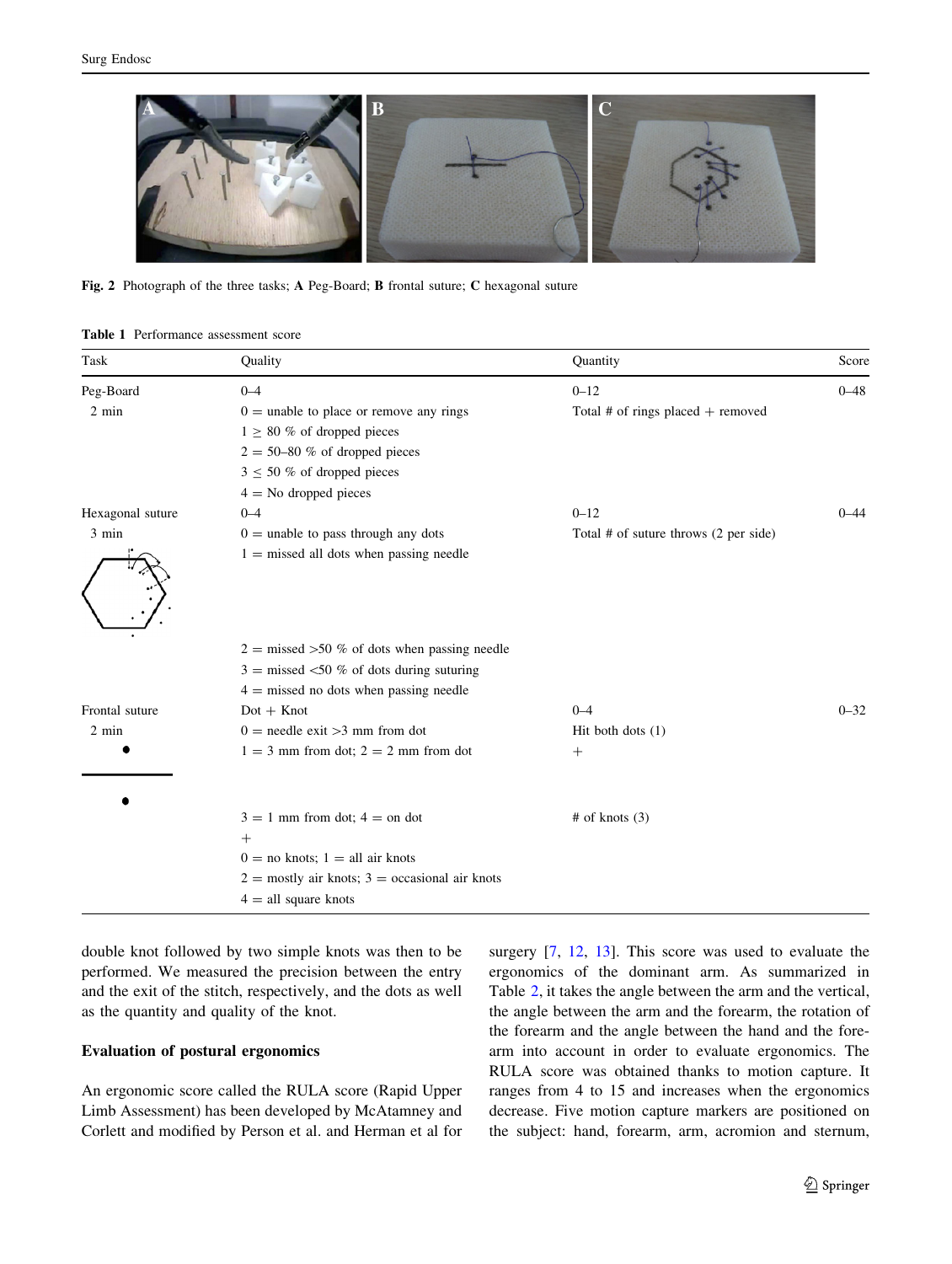## <span id="page-3-0"></span>Table 2 RULA score

| Upper-arm score     | Arm elevation angle                                  |  |
|---------------------|------------------------------------------------------|--|
|                     | $(0^{\circ}$ when arm down)                          |  |
| $\mathbf{1}$        | $0^{\circ} - 45^{\circ}$                             |  |
| 3                   | $45^\circ - 90^\circ$                                |  |
| 5                   | $>90^\circ$                                          |  |
| $+1$                | If shoulder is raised by $>10$ mm                    |  |
| Forearm score       | Elbow flexion angle                                  |  |
|                     | $(0^{\circ}$ when arm and forearm aligned)           |  |
| 1                   | $60^{\circ}-100^{\circ}$                             |  |
| $\overline{c}$      | $<60^{\circ}$ or $>100^{\circ}$                      |  |
| $+1$                | If hand crosses body midline or is out to side       |  |
| Wrist posture score | Wrist flexion angle                                  |  |
|                     | $(0^{\circ}$ when forearm and hand aligned)          |  |
| 1                   | $-5$ to $+5^{\circ}$                                 |  |
| 2                   | $-15$ to $-5^{\circ}$ or $5^{\circ}$ to $15^{\circ}$ |  |
| 3                   | $\langle -15^{\circ} \text{ or } >15^{\circ}$        |  |
| $+1$                | If wrist deviation angle $>5^\circ$                  |  |
| Wrist twist score   | Forearm rotation angle                               |  |
| 1                   | $-45^{\circ}$ to $45^{\circ}$                        |  |
| $\overline{c}$      | $\epsilon$ -45° or $>45^{\circ}$                     |  |
|                     |                                                      |  |

together with a marker on the instrument and a reference marker on the pelvitrainer. The Polaris system and the NDI ToolViewer software are used to record markers positions with a 15-Hz frequency. A calibration for each articulation was performed at the beginning of each session. It allowed for finding the center of each articulation using a sphere-fit algorithm [\[14](#page-8-0)]. All data were postprocessed using MATLAB. After locating the articulation centers, a model of the dominant arm was created. The angles between the different segments of the upper limb were then calculated at every moment. Each angle was converted into a numerical value over time according to the RULA score. Finally, the mean RULA score for each task and the mean of the three tasks were calculated.

## Evaluation of muscular ergonomics

Additionally, EMG data were used to calculate the cumulative muscular workload (CMW), which evaluates the muscular energy spent during performance of a task [\[10](#page-8-0)]. Six muscular groups of the dominant arm were evaluated: the flexor carpi ulnaris, the extensor carpi radialis, the biceps brachialii, the triceps, the deltoid and the trapeze. Data were collected using the TeleMyoDTS system and the MyoResearch software with a 1000-Hz frequency. The EMG data were full wave rectified and filtered using a Butterworth low-pass filter with a cutoff frequency of 10 Hz in MATLAB. The measurement of the maximal voluntary contraction of each muscle was recorded at the beginning of the session for calibration purposes. It was then used as a reference to normalize every recording as a percentage of this maximum voluntary contraction. Finally the area under the curve of the filtered EMG signal over the time taken to perform the task was calculated as a measure of the work exerted by each muscle known as the CMW.

#### Surgical skills evaluation

Similarly to the calculation of the centers of the articulations, the tip of the instrument was located in the instrument marker frame thanks to a sphere-fit algorithm. We used two validated indicators: the length travelled by the tip of the instrument and the number of movements during each task or over the total of the three tasks [\[15](#page-8-0)]. The length travelled by the tip of the instrument corresponds to the sum of the paths travelled by the tip of the instrument, and the number of movement is equal of the number of times the speed of the tip of the instrument crosses zero.

#### Statistical analysis

RULA score, CMW, scores, path length and number of movements are quantitative variable and are presented as median and associated standard deviation. The results of the RULA score and the scores are shown as whisker boxes, where the box spans from the first to third quartile and the short horizontal line in the middle of the box represents the median. The box is extended by lines whose extremities are the minimum and the maximum. The results with Jaimy $^{\circledR}$ and the NH are compared using a Wilcoxon test. For exploratory purposes, the results obtained by the residents and the seniors surgeons are compared using a Mann–Whitney test. The significance level was set at  $p < 0.05$ . Statistical analysis was run with SPSS version 19 software.

## Results

## Studied population

Fourteen surgeons participated in this study, including eight senior surgeons and six residents. The median age of the surgeons was 35 years (28–64), 29 years (28–35) for the resident group and 36.5 years (35–64) for the senior group. The sample population contained ten men and four women. Twelve surgeons were right-handed, and two are left-handed. Only one surgeon has already used Jaimy® prior to this evaluation. Seven surgeons (including four senior surgeons and three residents) started with Jaimy<sup>®</sup> followed by the NH and the seven remaining (including four senior surgeons and three residents) started with the NH.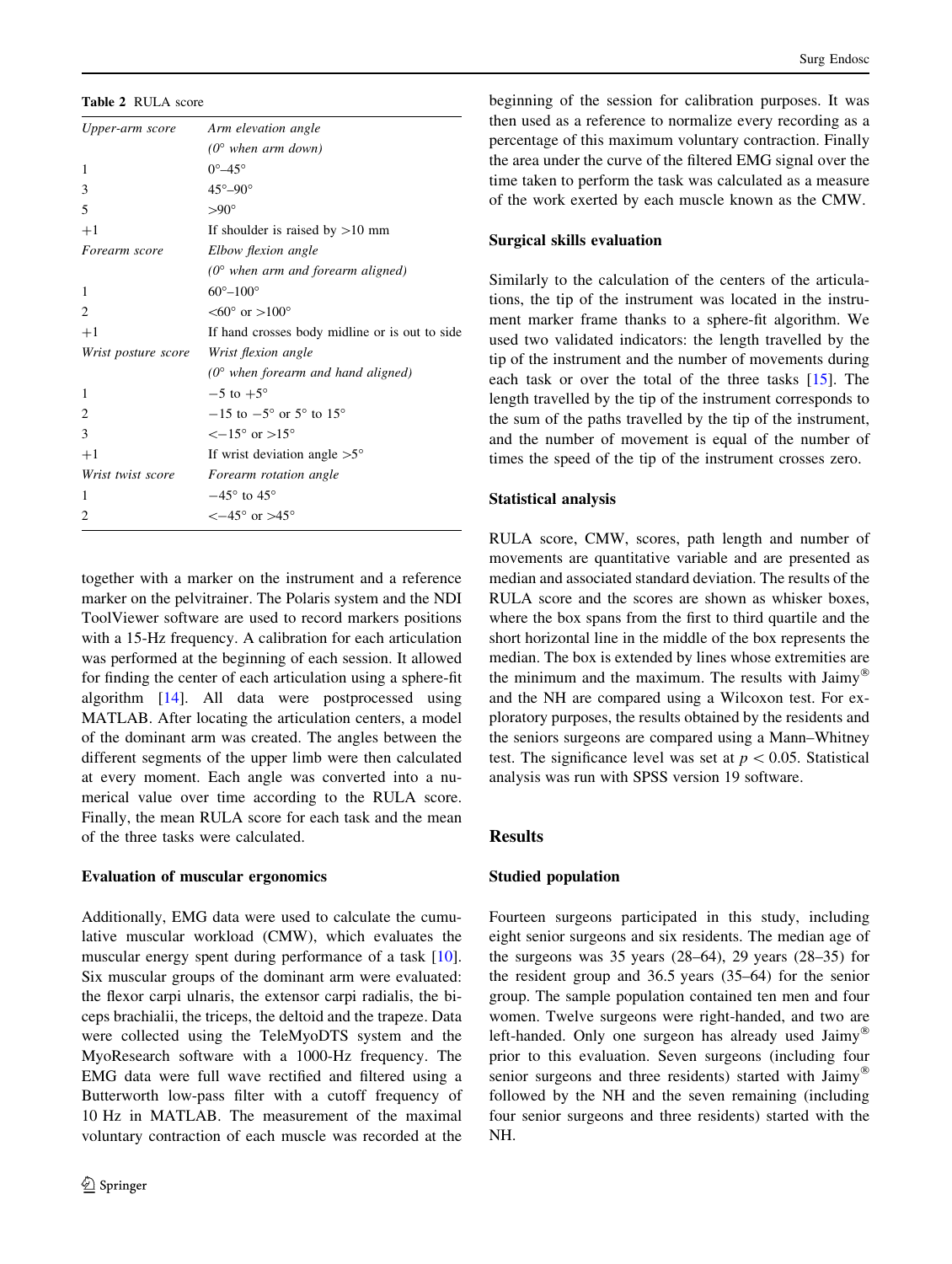

Fig. 3 Result of the RULA score for each task and mean RULA score; NH needle holder; \*p < 0.05 placed above the lower value

## Postural ergonomics

The results of the RULA score are summarized in Fig. 3. The mean of the RULA score of the three tasks was significantly lower with  $\text{Jaimy}^{\circledR}$  than with the NH, that is to say that the postural ergonomics were improved: 8.67  $\pm$  1.1 versus 10.09  $\pm$  1.4 ( $p < 0.001$ ). If analyzed task by task, the difference is still statistically significant and in favor of Jaimy<sup>®</sup>:  $9.13 \pm 1.48$  versus  $9.68 \pm 1.45$  $(p = 0.049)$  for the Peg-Board task,  $8.58 \pm 1.3$  versus  $9.98 \pm 1.5$  ( $p = 0.001$ ) for the hexagonal suture and 8.16  $\pm$  1.1 versus 9.93  $\pm$  1.7 ( $p < 0.001$ ) for the frontal suture.

## Muscular ergonomics

The results of the CMW are summarized in Table 3. There was no significant difference of the CMW for extensor carpi radialis, biceps brachialii, deltoid and trapezes between the use of  $\text{Jaimy}^{\circledR}$  and that of the NH. However, the CMW on the three tasks was in favor of the NH for the flexor carpi ulnaris, with CMWs for Jaimy $^{\circledR}$  and the NH, respectively, of  $15.96 \pm 7.1$  versus  $9.85 \pm 2.7$  ( $p < 0.001$ ) and for the triceps, with CMWs of  $18.72 \pm 9$  versus  $11.93 \pm 8.6$  ( $p = 0.027$ ).

#### Surgical skills

Considering the three tasks, the total number of movements was not statistically different between the two instruments with a total of movement of 343.1  $\pm$  57 versus 322.9  $\pm$  31  $(p = 0.39)$  for Jaimy<sup>®</sup> and the NH, respectively. There was also no significant difference of number of movements when

Table 3 Total cumulative muscular workload on the three different tasks for the six muscular groups of the dominant arm

| Jaimy® $(SD)$    | NΗ               | $p$ value |
|------------------|------------------|-----------|
| $15.96 \pm 7.1$  | $9.85 \pm 2.7$   | < 0.001   |
| $41.59 \pm 27.3$ | $35.55 \pm 24.7$ | 0.11      |
| $16.56 \pm 8.9$  | $13.65 \pm 14.1$ | 0.24      |
| $18.72 \pm 9$    | $11.93 \pm 8.6$  | 0.027     |
| $22.9 \pm 11.8$  | $20.03 \pm 8.7$  | 0.95      |
| $38.74 \pm 23.7$ | $41.6 \pm 25.7$  | 0.95      |
|                  |                  |           |

SD standard deviation

analyzed task by task. On the other hand, there was a significant difference for the path length travelled by the tip of the instrument. The total path of the three tasks was shorter with Jaimy $^{\circledR}$  than with the NH, with a total path of 926.52 cm  $\pm$  189.38 for Jaimy<sup>®</sup> versus 1131.5 cm  $\pm$  224.9 for the NH ( $p = 0.012$ ), respectively. For each task, there was a shorter path travelled by the tip of the instrument with Jaimy $^{\circledR}$ , but it was only significant for Task 1 and Task 2 with a median path of 284.7 cm  $\pm$  61 versus 341.9 cm  $\pm$  103  $(p = 0.045)$  for the Peg-Board and 352 cm  $\pm$  75 versus 449 cm  $\pm$  116 ( $p = 0.029$ ), respectively.

## Performance

The performance for each task is summarized in Fig. [4.](#page-5-0)

Task 1 For this task, the score was increased with the NH. The score was  $22.5 \pm 9.3$  with Jaimy versus 34.5  $\pm$  9.8 with the NH ( $p = 0.006$ ). The qualitative score was not statistically different  $(3 \pm 0.6$  versus  $4 \pm 0.7$ ;  $p = 0.23$ , but the quantitative score was in favor of the NH (7  $\pm$  2.1 versus 10.5  $\pm$  1.8;  $p = 0.003$ ).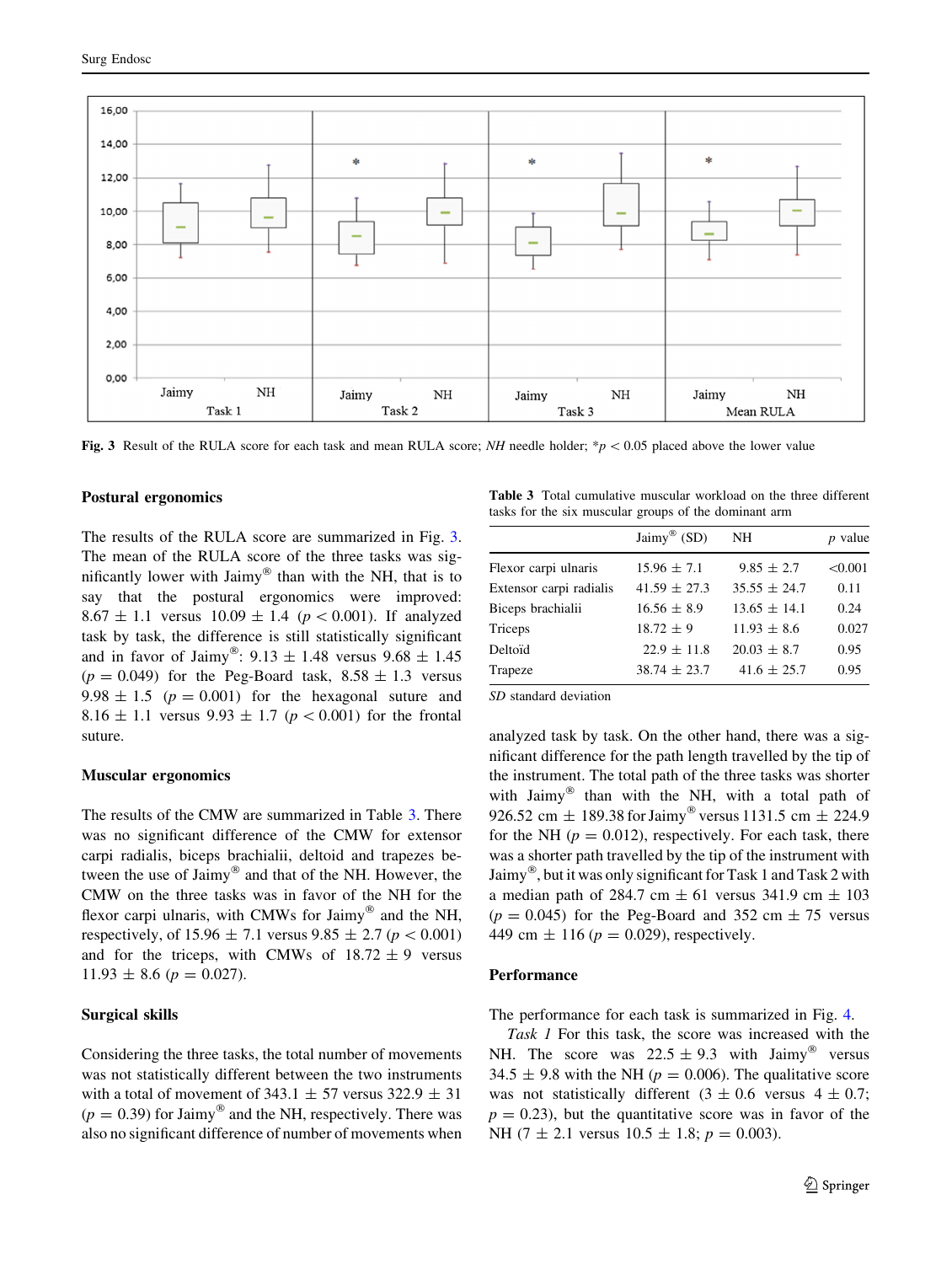<span id="page-5-0"></span>





Fig. 4 Performance Scores for each task. A Task 1 Peg-Board; B Task 2 hexagonal suture; C Task 3 frontal suture; NH needle holder; \*p < 0.05 placed above the higher value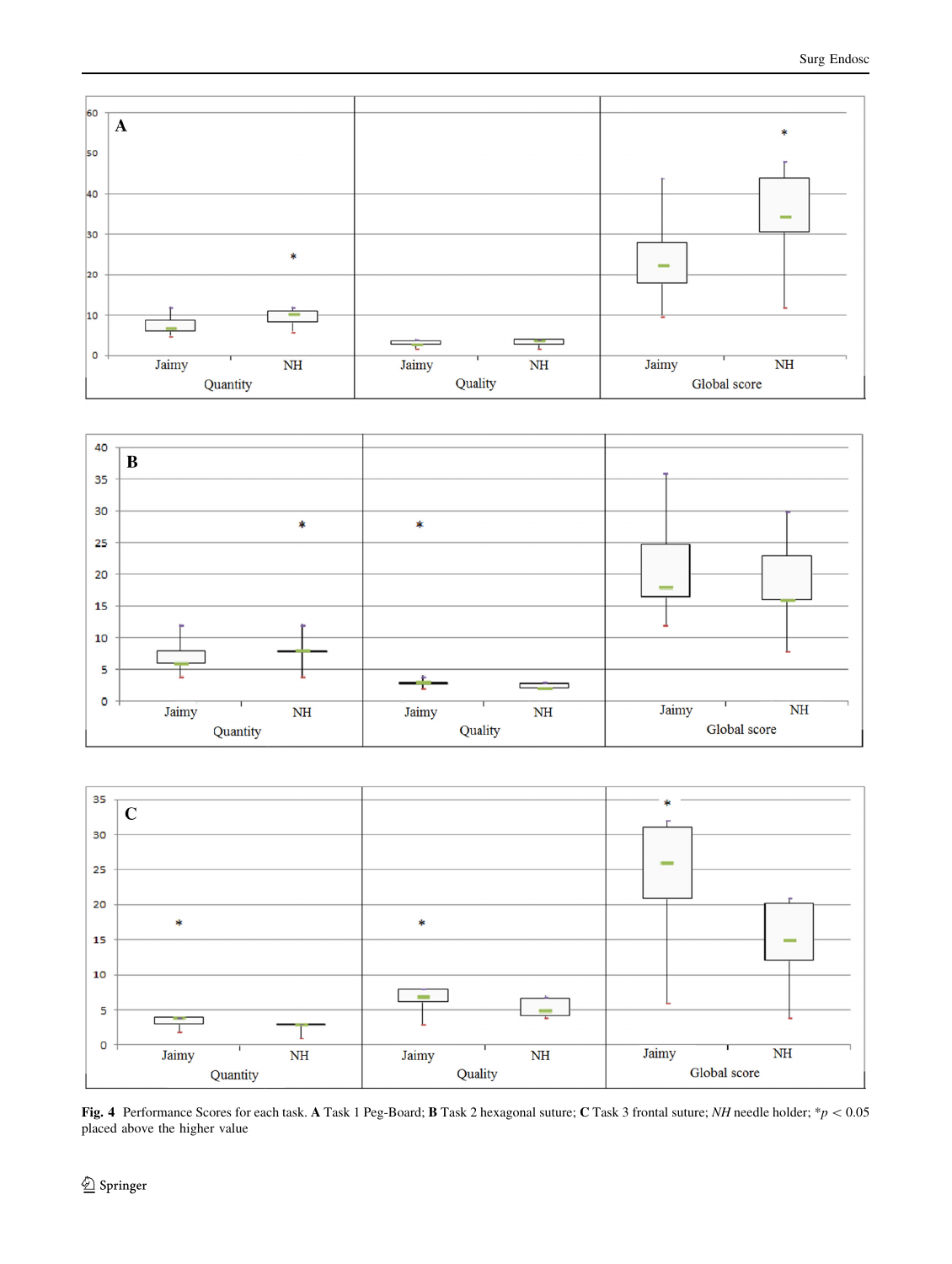Table 4 Comparison of the performance score of the residents and the seniors surgeons according to the instrument used

|                    | Residents ( $n = 6$ ) | Seniors surgeon $(n = 8)$ | $p$ value    |
|--------------------|-----------------------|---------------------------|--------------|
| Performance score  |                       |                           |              |
| 1-Peg-Board        |                       |                           |              |
| Jaimy®             | $22.5 \pm 10$         | $23 \pm 9.4$              | 0.98         |
| Needle holder      | $37 \pm 12.8$         | $34.5 \pm 7.6$            | 0.79         |
| 2-Hexagonal suture |                       |                           |              |
| Jaimy®             | $18 \pm 7.6$          | $18 \pm 7.8$              | 0.69         |
| Needle holder      | $16 \pm 4.1$          | $20 \pm 6.3$              | 0.12         |
| 3-Frontal suture   |                       |                           |              |
| Jaimy®             | $26.5 + 11.4$         | $26 \pm 4.5$              | $\mathbf{1}$ |
| Needle holder      | $11 \pm 6.6$          | $18 \pm 3.4$              | 0.056        |
| <b>RULA</b> score  |                       |                           |              |
| RULA global        |                       |                           |              |
| Jaimy®             | $8.3 \pm 0.5$         | $9.4 \pm 1$               | 0.02         |
| Needle holder      | $9.3 \pm 0.7$         | $10.5 \pm 1.8$            | 0.23         |
| 1-Peg-Board        |                       |                           |              |
| Jaimy®             | $8.1 \pm 1.2$         | $9.9 \pm 1.4$             | 0.059        |
| Needle holder      | $9.6 \pm 0.7$         | $10.3 \pm 1.8$            | 0.30         |
| 2-Hexagonal suture |                       |                           |              |
| Jaimy®             | $7.8 \pm 0.8$         | $9.3 \pm 1.3$             | 0.043        |
| Needle holder      | $9.4 \pm 0.7$         | $10.7 \pm 1.8$            | 0.14         |
| 3-Frontal suture   |                       |                           |              |
| Jaimy®             | $8.1 \pm 0.4$         | $9.4 \pm 0.5$             | 0.17         |
| Needle holder      | $9.5 \pm 2$           | $11.1 \pm 2$              | 0.23         |

Task 2 The global score was not statistically different,  $18 \pm 7.5$  versus  $16.6 \pm 6.1$  ( $p = 0.086$ ): Jaimy<sup>®</sup> provided a higher qualitative score (3  $\pm$  0.6 versus 2  $\pm$  0.5; p = 0.009), but a lower quantitative score (6  $\pm$  2 versus 8  $\pm$  2.1,  $p = 0.04$ ).

Task 3 The global score was higher with Jaimy  $(26 \pm 8)$  than with the NH 15  $\pm$  5.9 (p < 0.001). Both qualitative and quantitative scores were also statistically higher with Jaimy<sup>®</sup>.

## Comparison of residents and seniors surgeon

Results by subgroups are shown in Table 4. For the frontal suture with a NH, senior surgeons have a tendency toward higher task scores than residents. With Jaimy $^{\circledR}$ , residents and surgeons obtained the same scores on difficult sutures. The RULA was not statistically different between seniors and residents when using the NH. On the other hand, residents had a lower RULA and thereby a higher posture score than seniors when using  $\text{Jaimy}^{\circledR}$  on the Peg-Board task, the hexagonal suture and in the global RULA evaluation.

## **Discussion**

New robotized devices seem to be the future of minimal invasive surgery as it can increase both ergonomics and skills and, at the end, improve the quality of the surgical procedure.

Jaimy $^{\circledR}$  is the only 5-mm robotized needle holder available on the market. Another robotized needle holder, Robot Dex (Dexterite Surgical, Annecy, France), was developed and commercialized, but it is a 10-mm device. The other devices with added intracorporeal DOF are telemanipulated surgical robot such as the da Vinci Surgical Robot<sup>®</sup> (Intuitive Surgical, Inc., Sunnyvale, CA, USA). The main difference is that this robotized needle holder is a comanipulated instrument, allowing the surgeon to perform his intervention in sterile condition next to the patient and with haptic feedback that telemanipulated surgical devices cannot provide. Haptic feedback remains an important source of information for the surgeon [\[16\]](#page-8-0). During suturing, it provides information on the tension in the thread and researchers are even trying to remedy the lack of haptic feedback on telemanipulated surgery robots [\[17](#page-8-0), [18\]](#page-8-0).

For the first time, the present study showed that a robotized needle holder with two additional intracorporeal DOF controlled by a joystick and with an ergonomic handle increased surgical skills for difficult sutures and allows the surgeon to keep a more ergonomic posture.

Furthermore, although experts have a tendency to obtain better results with a classic needle holder, both residents and expert surgeons benefit from this robotized needle holder in the execution of frontal sutures. This result suggests that Jaimy<sup>®</sup> increases surgical skills for difficult sutures in residents and may help them in easily performing such difficult tasks. Also, residents succeed in keeping a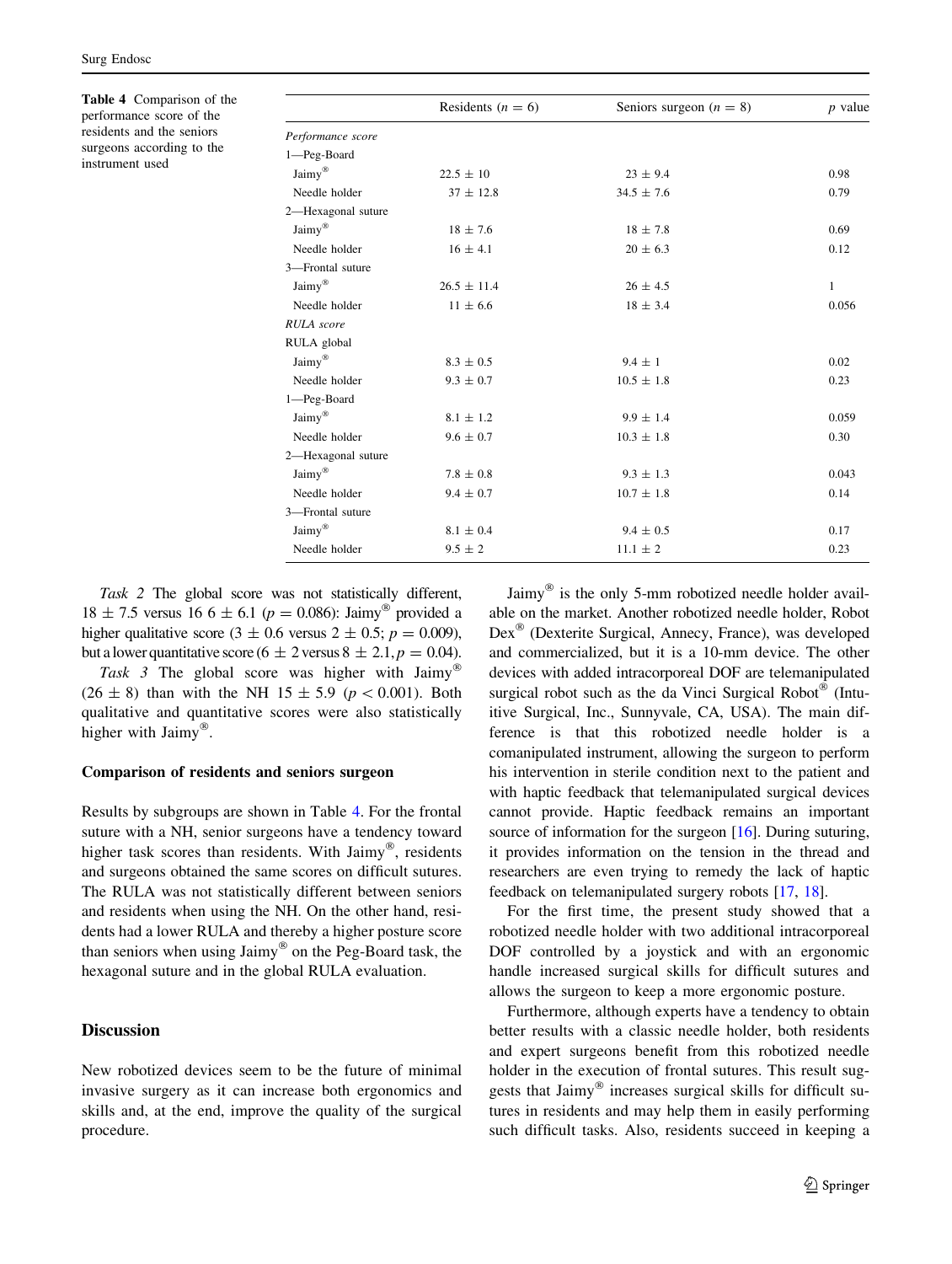better posture than experts on most tasks. This result may be explained by the fact that experts are more used to classic instruments and may be more challenged by robotized instruments as they have to change their gestures. For example, with  $\text{Jaimy}^{\circledR}$ , there is no more need to use pronosupination for suturing as the rotation of the jaws replaces this movement. Through discussion with the experts who participated, it stands out that experts still have a tendency to use the rotation of the forearm to make sutures. It may be easier for residents who are free of habits to learn how to use the new device. It is possible that the learning of robotized instrument which can change habits is longer for experts.

It should, however, be noted that all surgeons but one had never used Jaimy $^{\circledR}$  before this study, whereas all of them had surgical experience with classic instruments. After only a few tens of minutes, surgeons can master a robotic instrument with an improvement of both posture and skills. This demonstrates that the use of  $Jaimv^{\otimes}$  is intuitive and that the learning curve is quite short.

Interestingly, three results did not show the superiority of Jaimy $\mathscr{C}$ : the measure of the flexor carpi ulnaris, the Peg-Board score and the hexagonal suture task.

The first result shows a higher muscular workload with Jaimy<sup>®</sup>. This muscular group was used for the opening and the closing of the jaws thanks to the trigger under the handle. This function is purely mechanical on  $\text{Jaimy}^{\circledR}$  and does not involve the robotization. At the time of development, the trigger was tuned with a too high rigidity. This was easily identified as the source of this adverse outcome with EMG where the use of the trigger induces important EMG peaks. This difference has been easily corrected to decrease the muscular workload of the flexor carpi ulnaris.

The second outcome that did not show superiority of Jaimy $^{\circledR}$  was the Peg-Board score, where the quantity score was higher with the classic needle holder and induced a higher global score for the classic instrument. For this pick and place task, careful observation revealed that surgeons tried to use all robotized function of  $\text{Jaimy}^{\circledR}$ , which was not necessary most of the time. Because of this, surgeons lost time "playing" with the distal mobility of Jaimy $^{\circledR}$  instead of focusing on performance. The result of the Peg-Board task may be explained in part by this observation and does not necessarily negatively impact the use of  $\text{Jaimy}^{\circledcirc}$  as needle holder.

Finally, for the hexagonal suturing task, surgeons achieved a slight yet statistically significant higher quantity of sutures with the standard needle holder than with Jaimy<sup>®</sup>. This observation cannot be explained by the fact that Jaimy $^{\circledR}$  slows the suturing. On the contrary, the suturing itself is faster with Jaimy $^{\circledR}$  thanks to the rotation of the jaws which allows a very controlled suturing with a steady surgeon hand. The time lost was due to the time taken to perfectly place the needle between the jaws. As the jaws rotate around their own axis, the needle has to be perfectly perpendicular to the jaws to avoid a conical movement of the needle. A non-perpendicular needle is not a problem with a classic needle holder as the surgeon compensates an imperfect needle position with his/her hand movement. But every surgeon quickly understands that with Jaimy $^{\circledR}$ , a bad position of the needle either causes a rotation of the needle between the jaws or tissue trauma. This time taken to place the needle is compensated by a much higher quality of the sutures as shown in this study. This observation induced the development of a new jaw design which will facilitate the perpendicular placement of the needle.

There were several limitations to this study. First of all, the number of participants in each subgroup was limited to compare senior surgeons and residents. Furthermore, a study to quantify the learning curve should be performed. Finally, this study is purely experimental on a pelvitrainer and outside of an operative room. Further studies on the use of Jaimy $^{\circledR}$  and its evaluation during different surgeries should be conducted.

## Conclusion

The use of a robotized comanipulated laparoscopic needle holder with intracorporeal DOF increases surgeon postural comfort and performance on difficult sutures as shown in our study. Furthermore, these improvements for the surgeon are observed even if the surgeon uses  $\text{Jaimy}^{\circledR}$  only after a short training period and shows that such robotized instruments have a short learning curve if a few tricks are explained from the beginning.

Such studies also reveal minor technical problems, in this case the trigger stiffness and positioning of the needle. The scientific evidence obtained facilitated a transmission of information on technical problems to the industrial company who can then optimize the instrument.

Acknowledgments This work was partially supported by French state funds managed by the ANR within the Investissements d'Avenir program (Labex CAMI) under reference ANR-11-LABX-0004 and through the FUI Fluoromis project.

Disclosures Guillaume Morel is a scientific advisor for the company Endocontrol who commercializes the robotized instrument Jaimy. To deal with this conflict of interest, he was involved only in the design of the experimental setup and the technical construction of the measurement systems, but he was not present during the experiments and did not participate in the data collection nor in the statistical analysis of the results. He then participated in the analysis of the statistical results (discussion section). Thierry Bensignor, David Reversat, David Fuks and Brice Gayet have no conflict of interest.